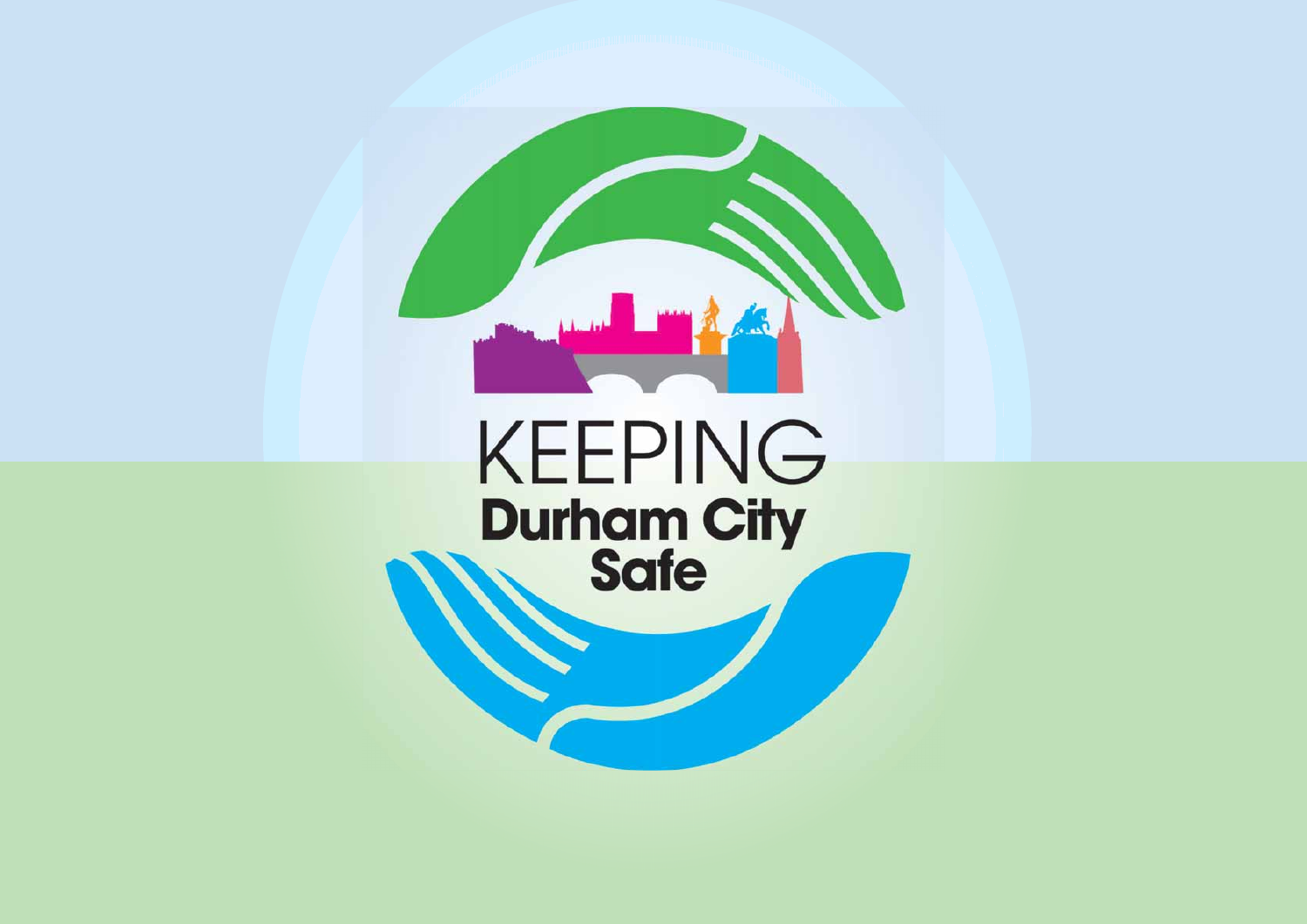# **Durham City Safety Group - An Overview**



You may be aware that Durham City Safety Group was set up earlier this year to further improve public safety in Durham City.

The agencies involved are Durham County Council, Durham Constabulary, Durham University, Durham Students' Union and Durham Cathedral.

This multi-agency approach means that all partners can work together even more closely and take an informed and measured response to further improve safety in the city.









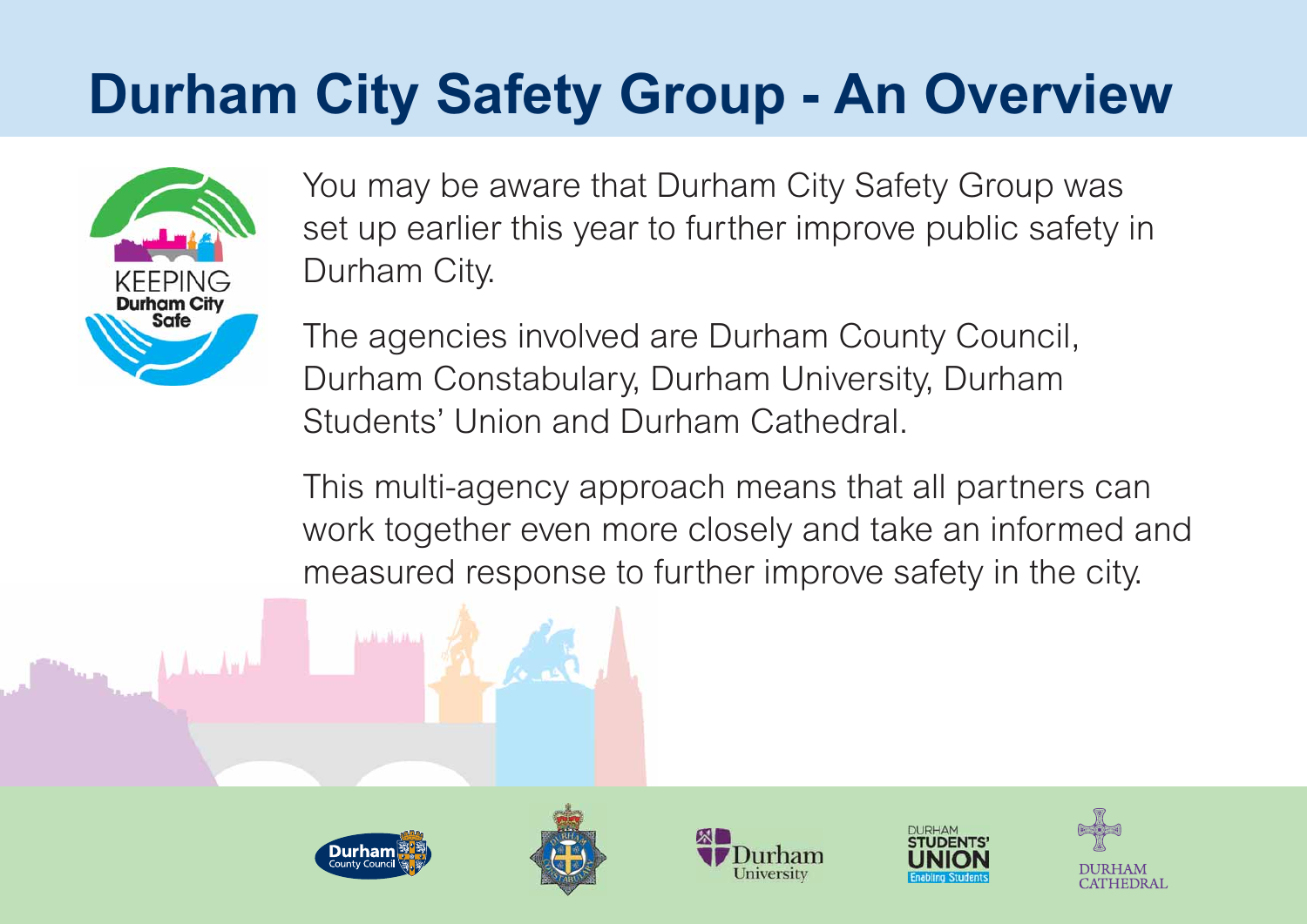## **What we have done**

**Student volunteers** 



#### **Pilot of breathalysers Alcohol Retail Training**

التقليلات

- •• Improved guardianship arrangements
- •Pilot of breathalysers
- • Education and awareness raising campaign
- •• Responsible alcohol training
- • Agreement between a number of taxi operators and University
- •Student volunteer group
- •• Durham Street Lights Volunteer Group support
- •Communications/briefings
- •• Independent review of riverside safety





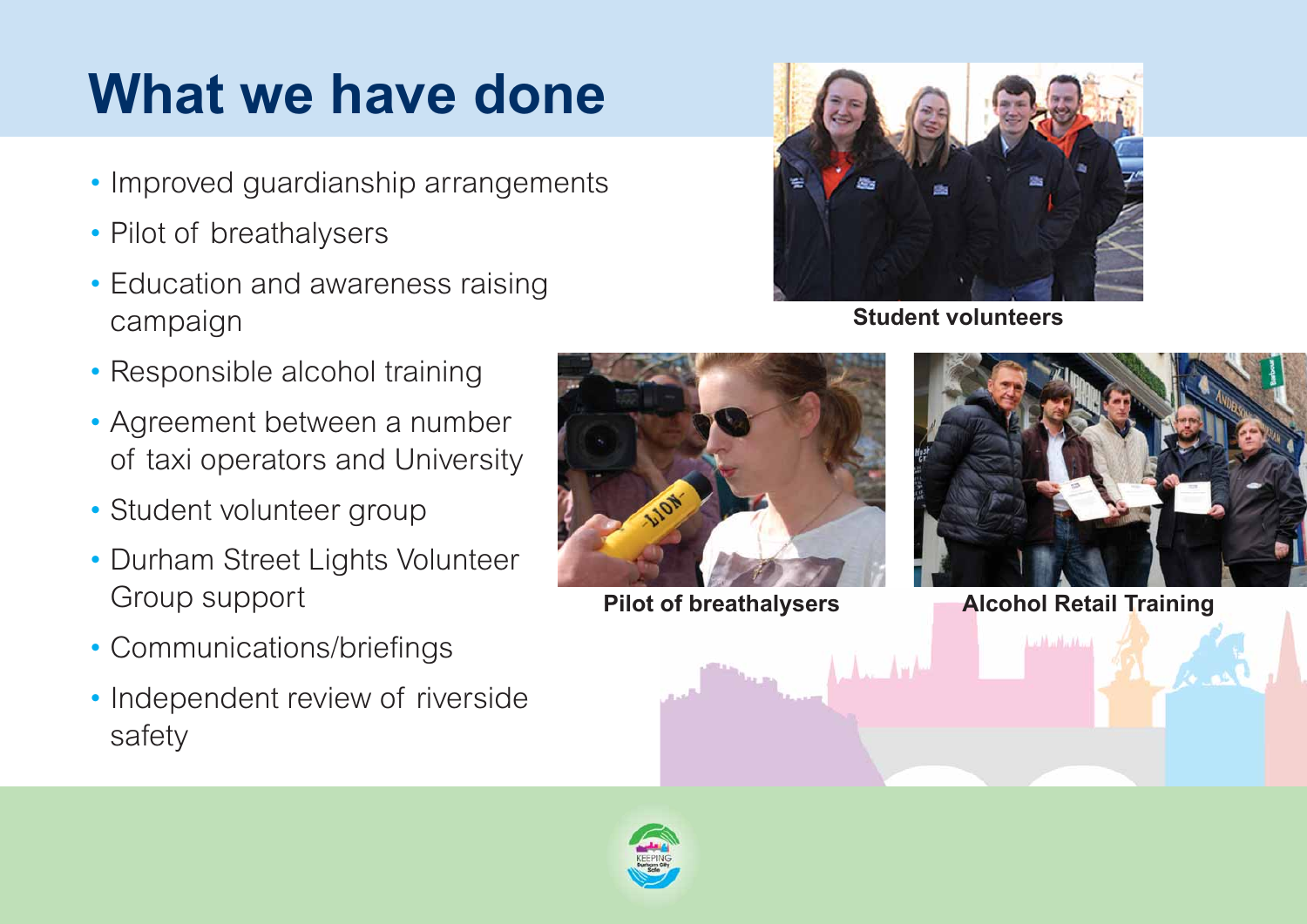# **Independent Review of Riverside Safety**

- As part of its work the Durham City Safety Group commissioned an independent review of riverside safety by the Royal Society for the Prevention of Accidents (RoSPA)
- As well as looking at the work of the Durham City Safety Group, RoSPA carried out a series of inspections of riverbank areas at different times of day and night over several days
- The review took into account all aspects of riverside safety
- The findings of the review highlighted a range of physical and practical options for the group to consider





• Following receipt of these findings the Durham City Safety Group developed an action plan of works to implement a wide range of improvements

• The following information provides an overview of the proposed works to be carried out together with timescales, however these will be finalised following consultation and detailed design.



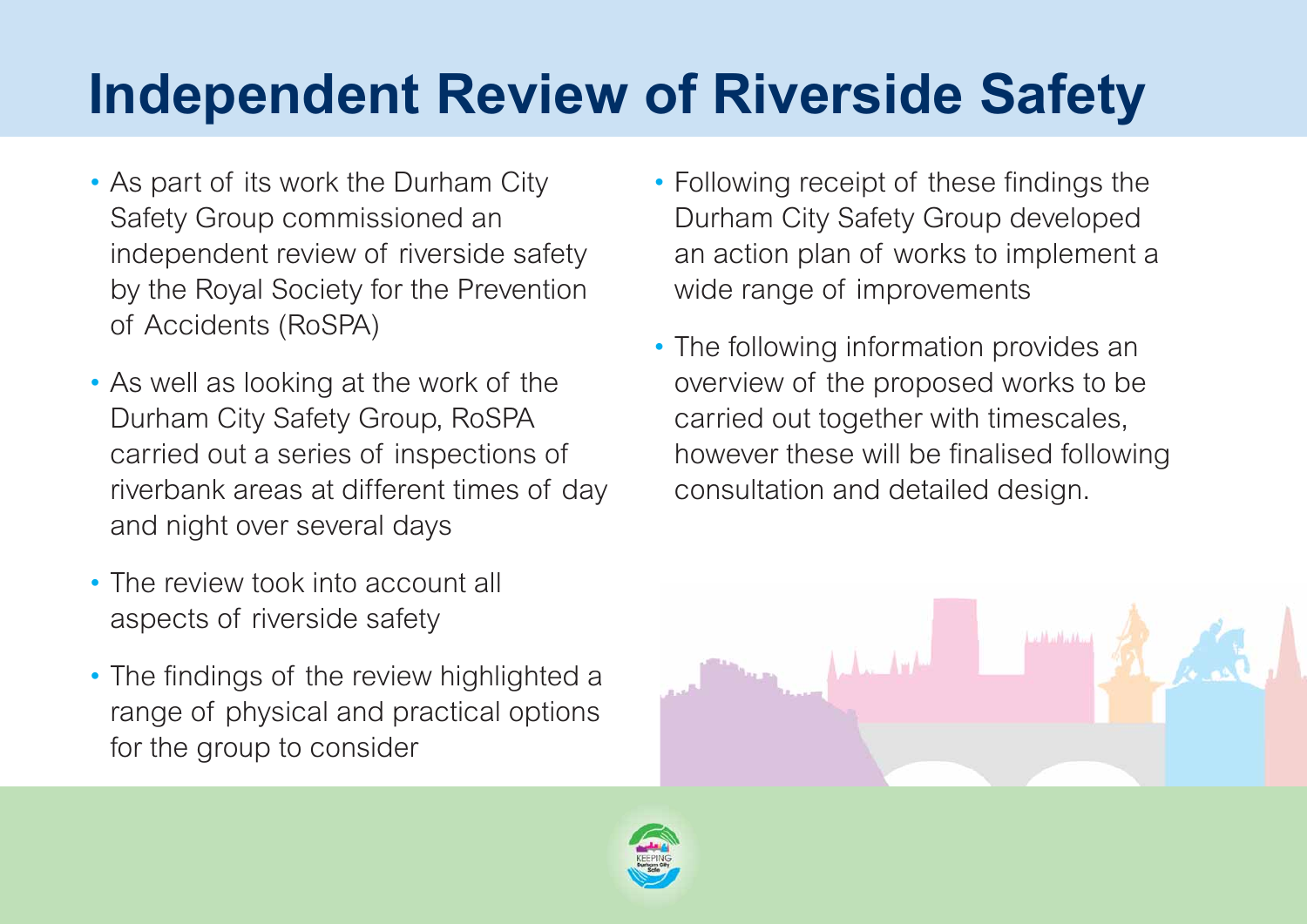### **Proposed Works**

#### **Footpath Works**

#### Resurfacing of footpath approaching Framwellgate Bridge (west bank)





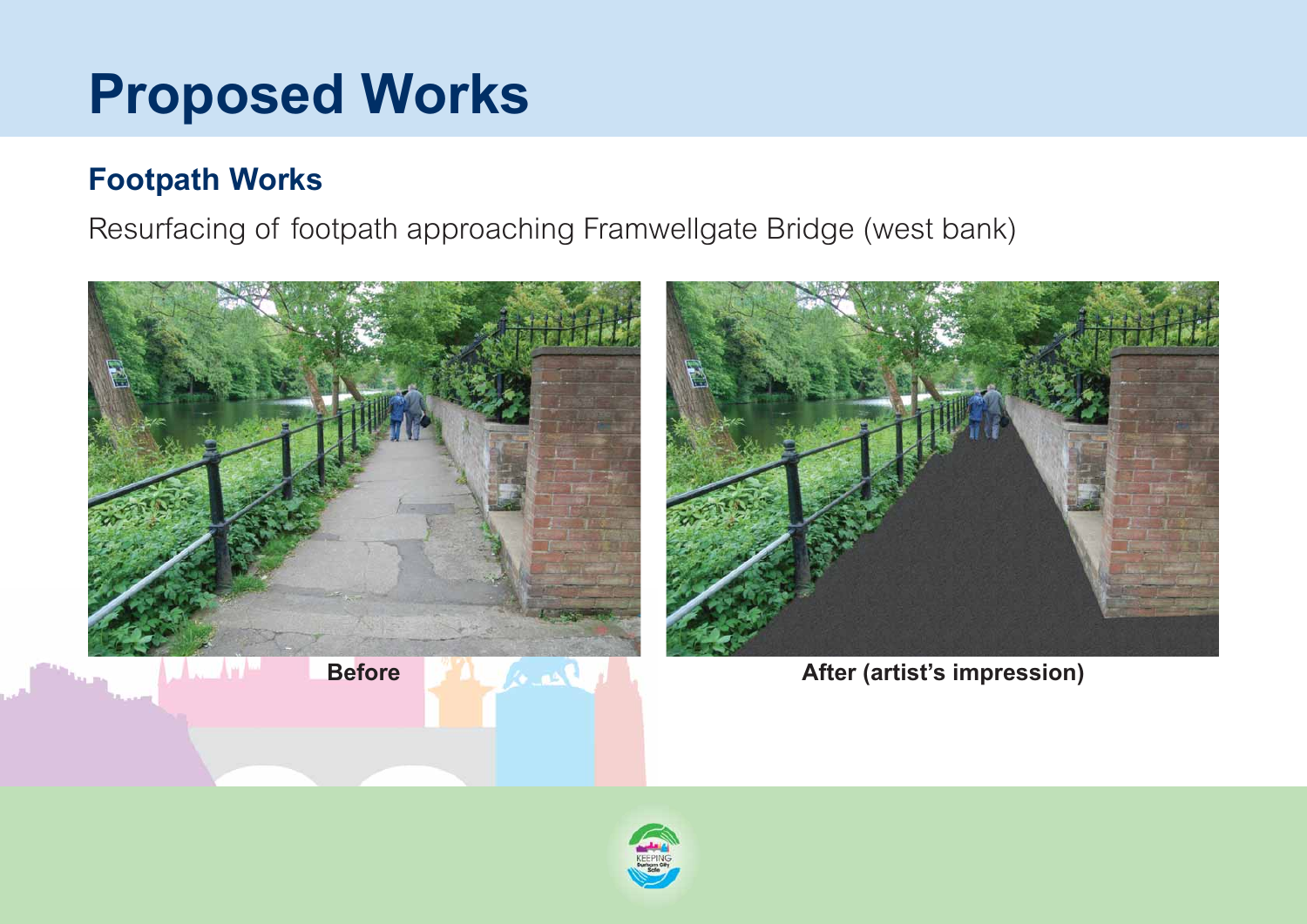



**Artist's impression of birdsmouth fencing**

A variety of different styles of fencing will be installed.

The style of fencing has been determined by the location and the need to match the existing surroundings and to be in line with heritage and conservation status.

#### **Birdsmouth Fencing**

Example of birdsmouth fencing to be installed at a selection of locations along the riverbank.

![](_page_5_Picture_5.jpeg)

![](_page_5_Picture_6.jpeg)

![](_page_5_Picture_7.jpeg)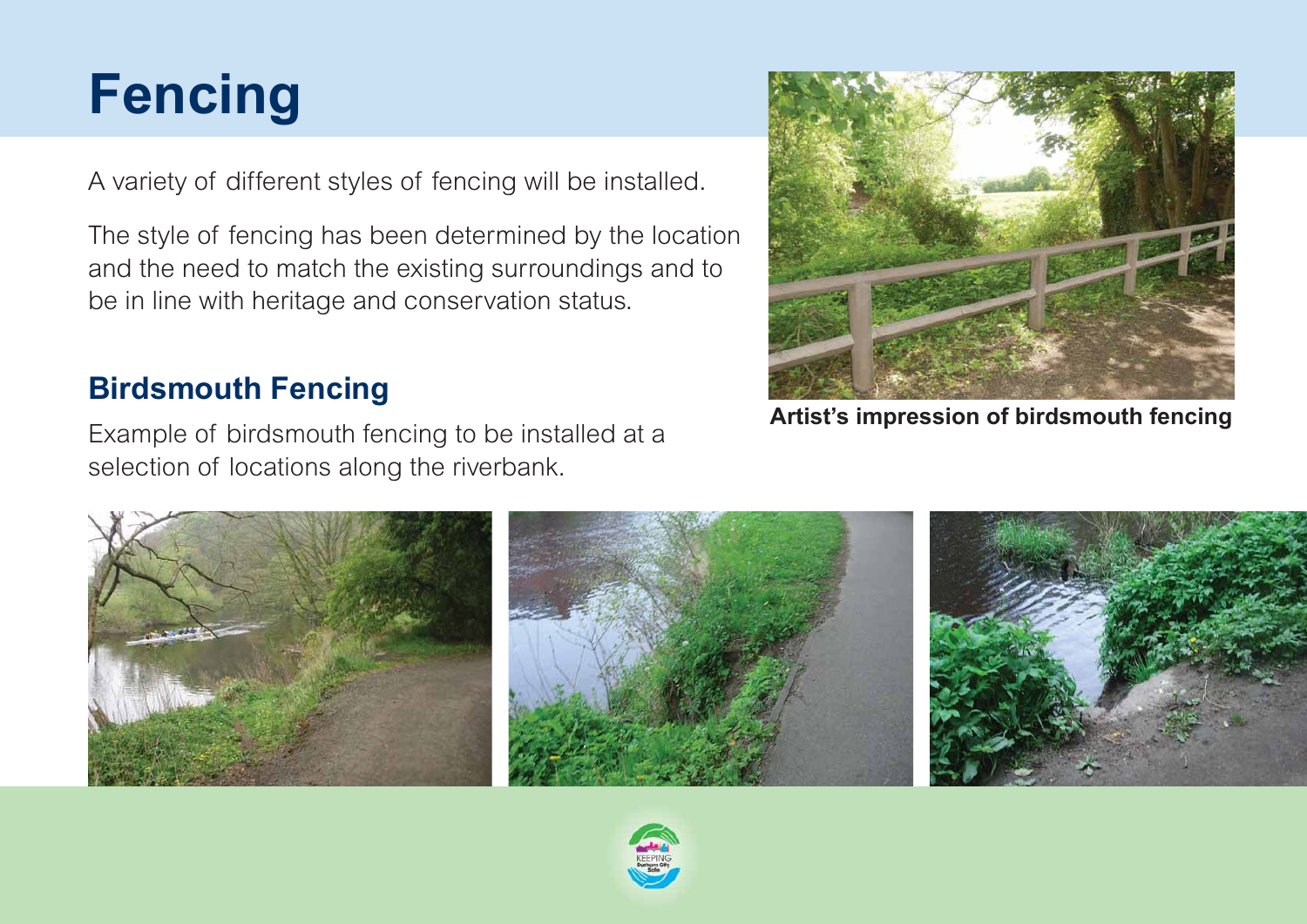#### **Standard Pedestrian Fencing**

Main location: between the boathouse and end of existing railings close to Framwellgate Bridge

![](_page_6_Picture_3.jpeg)

![](_page_6_Picture_5.jpeg)

![](_page_6_Picture_7.jpeg)

# **Fencing**

![](_page_6_Picture_8.jpeg)

**Before After (artist's impression)**

![](_page_6_Picture_10.jpeg)

**Before After (artist's impression)**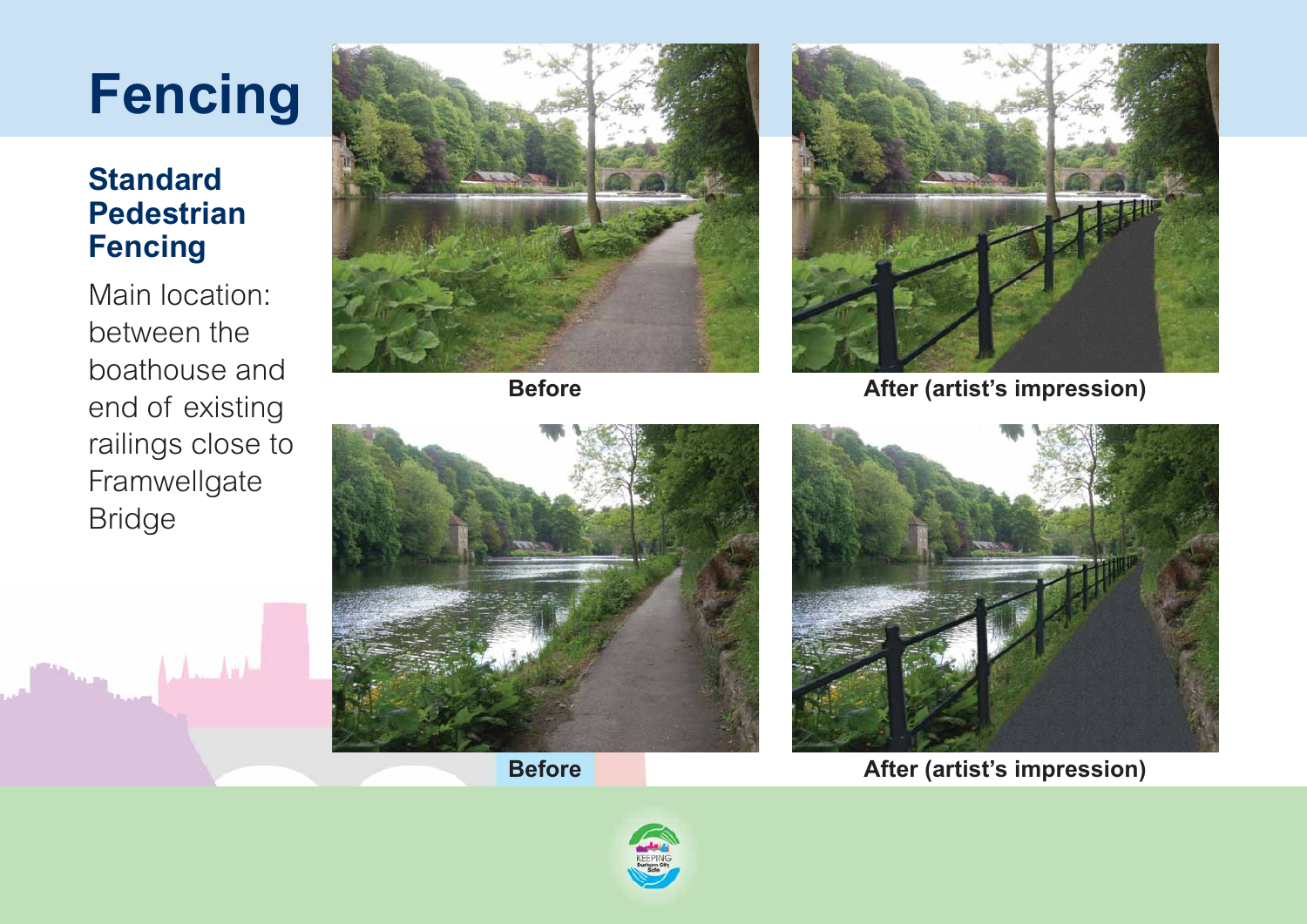![](_page_7_Picture_0.jpeg)

#### **Standard Pedestrian Fencing**

![](_page_7_Picture_2.jpeg)

![](_page_7_Picture_4.jpeg)

![](_page_7_Picture_5.jpeg)

#### **Before After (artist's impression)**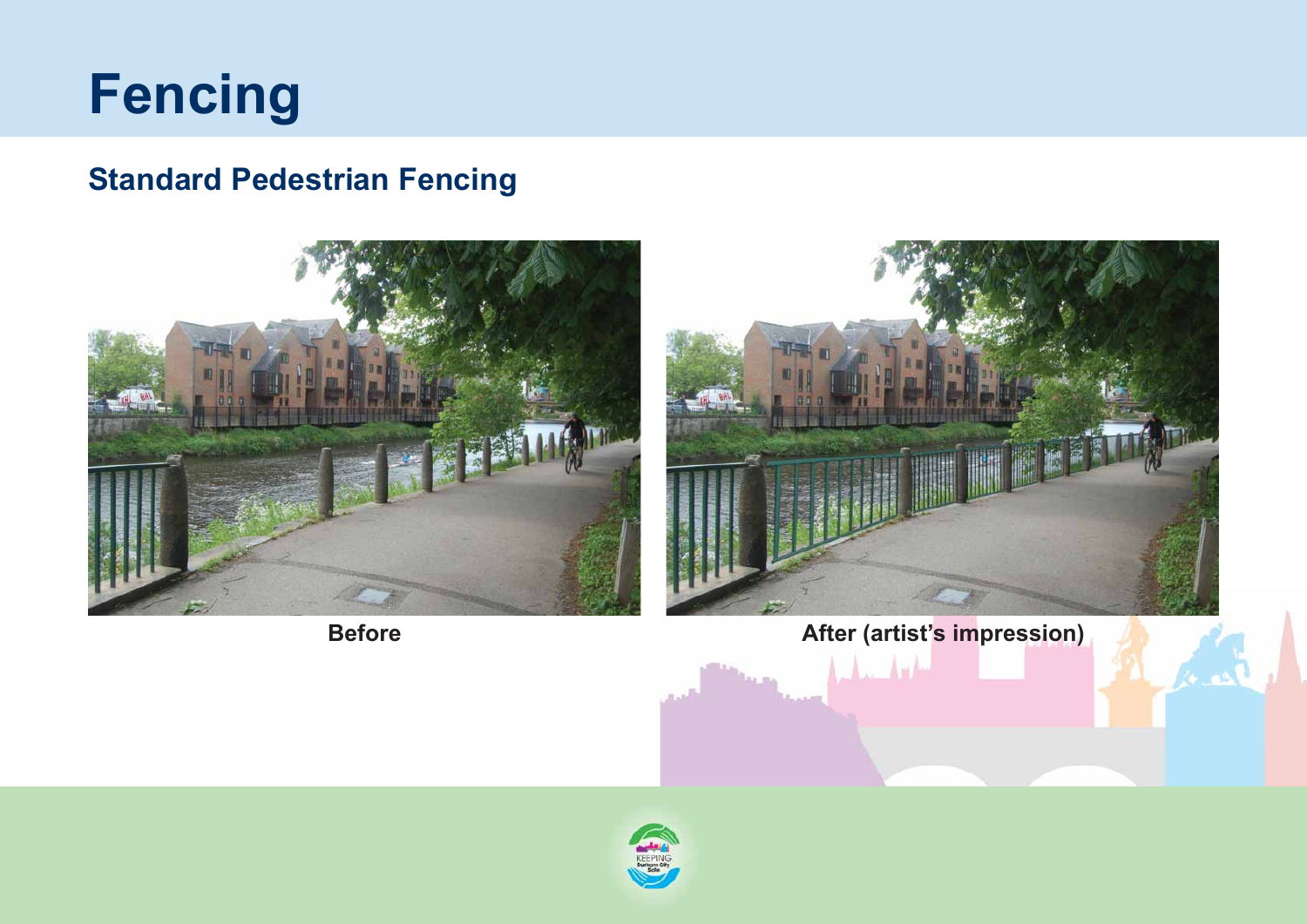![](_page_8_Picture_0.jpeg)

#### **Decorative Fencing**

There will be short sections of bespoke/ decorative fencing where required for aesthetic reasons.

![](_page_8_Picture_3.jpeg)

![](_page_8_Picture_4.jpeg)

![](_page_8_Picture_5.jpeg)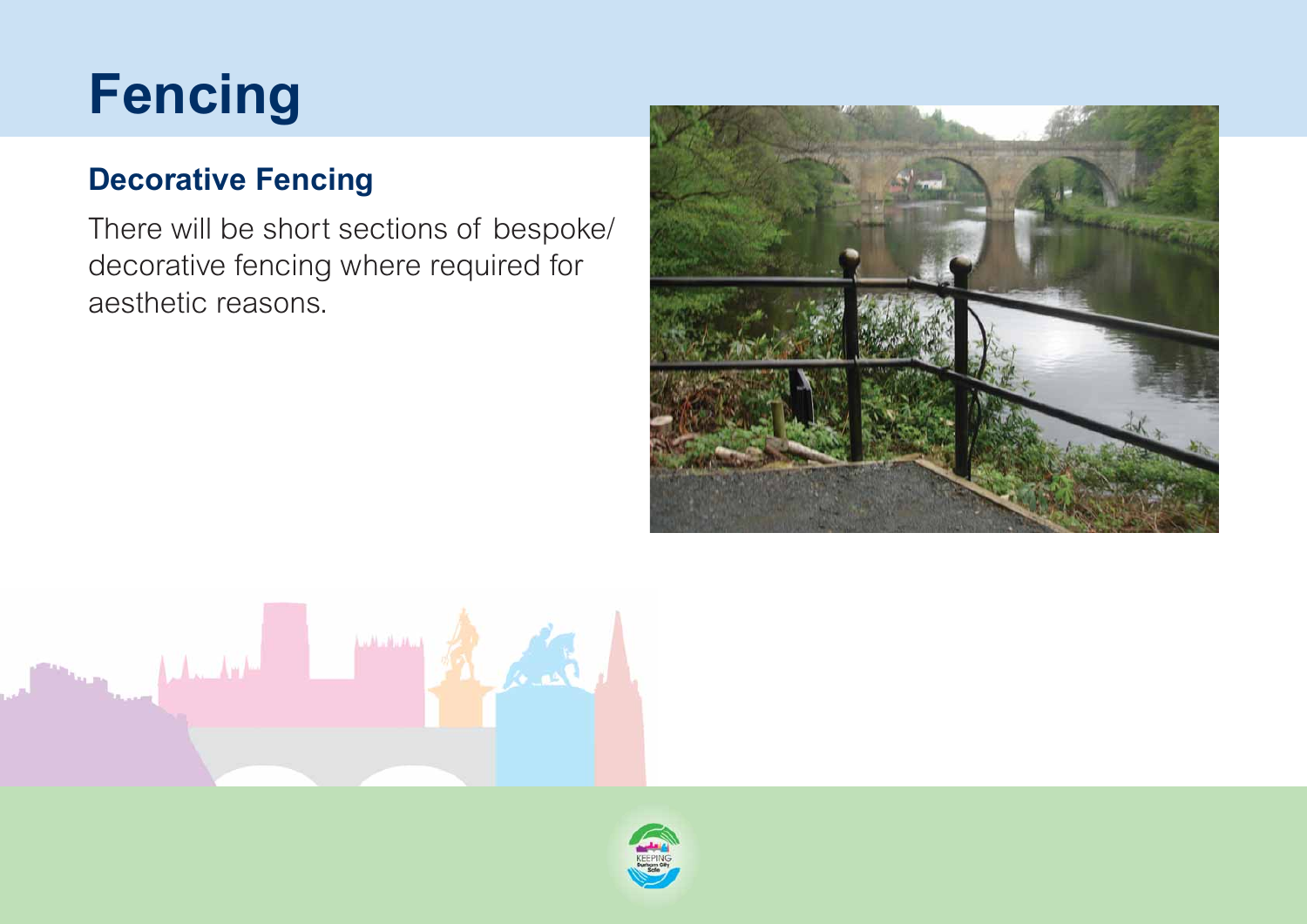# **Street Lighting**

In response to the recommendation regarding a lighting policy, the group has chosen to use signage to direct path users to safe, lit night time routes.

![](_page_9_Picture_2.jpeg)

![](_page_9_Picture_3.jpeg)

![](_page_9_Picture_4.jpeg)

![](_page_9_Picture_5.jpeg)

**Before After (artist's impression)**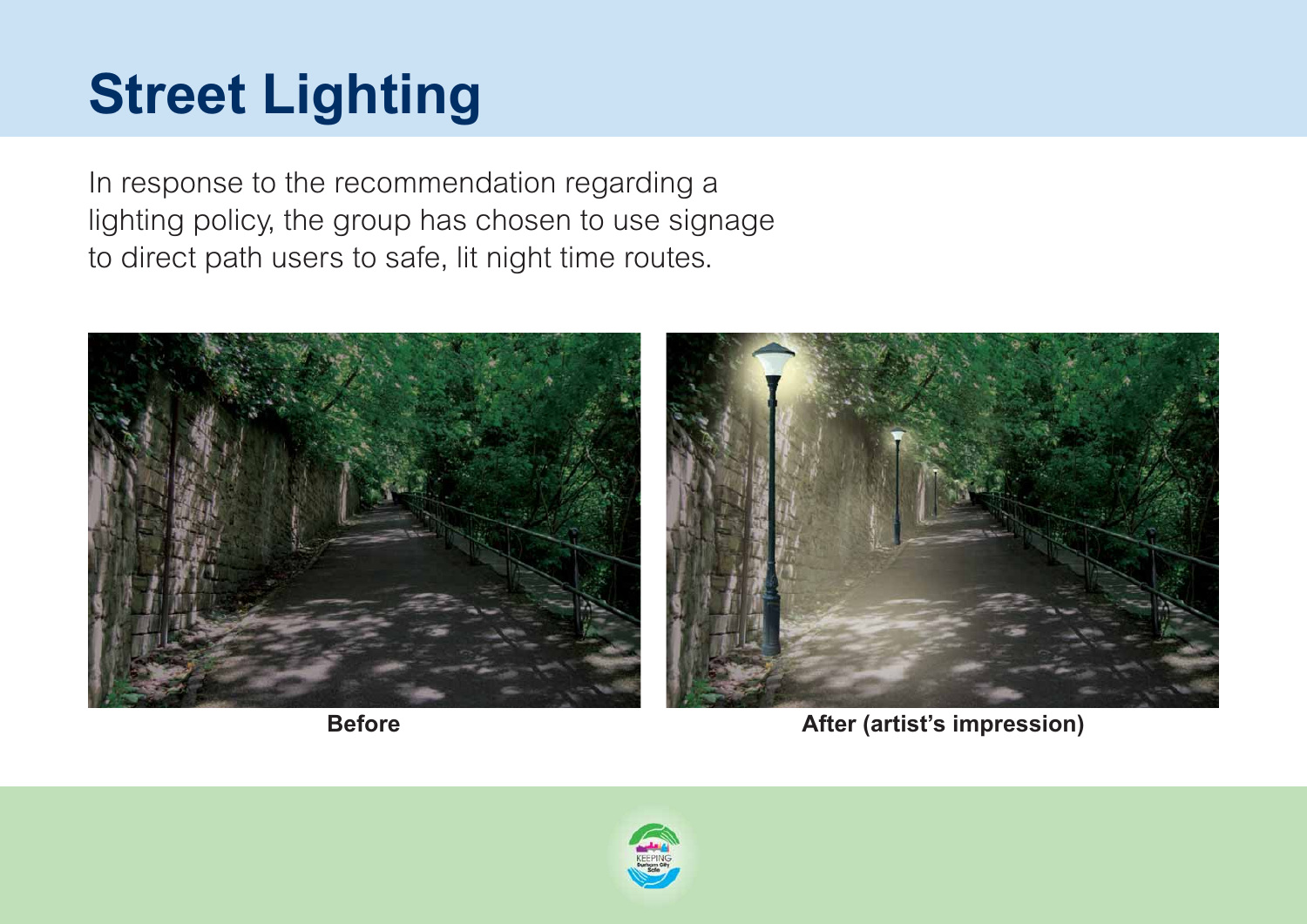## **New Directional Signs**

Improved directional signs will be installed at a variety of locations directing footpath users towards 'lit' routes.

**Artist's impression**

![](_page_10_Picture_2.jpeg)

**Artist's impression**

![](_page_10_Picture_4.jpeg)

![](_page_10_Picture_5.jpeg)

![](_page_10_Picture_6.jpeg)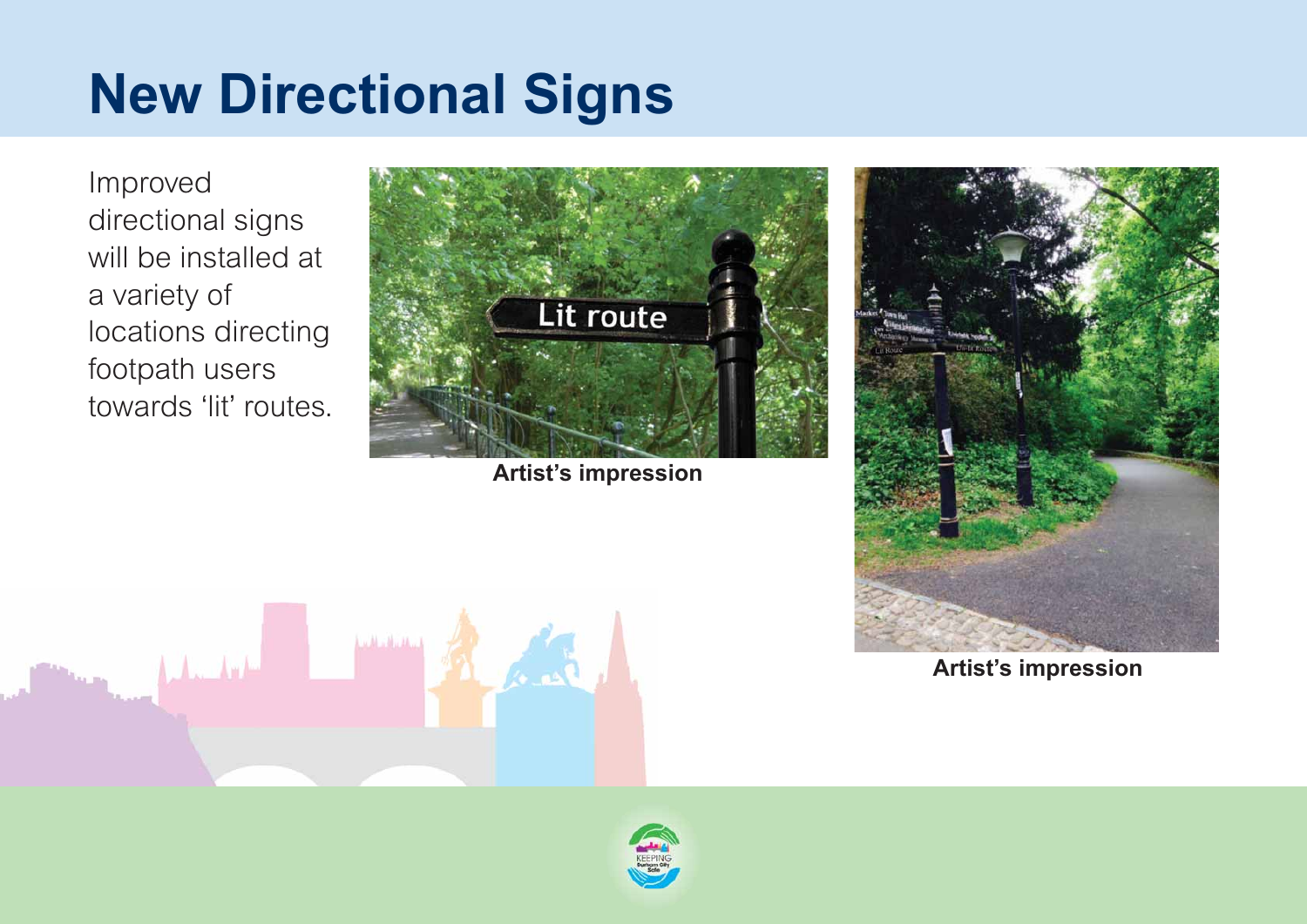#### There will be new housing for a variety of Public Rescue Equipment

![](_page_11_Picture_2.jpeg)

![](_page_11_Picture_3.jpeg)

![](_page_11_Picture_4.jpeg)

![](_page_11_Picture_5.jpeg)

## **Public Rescue Equipment**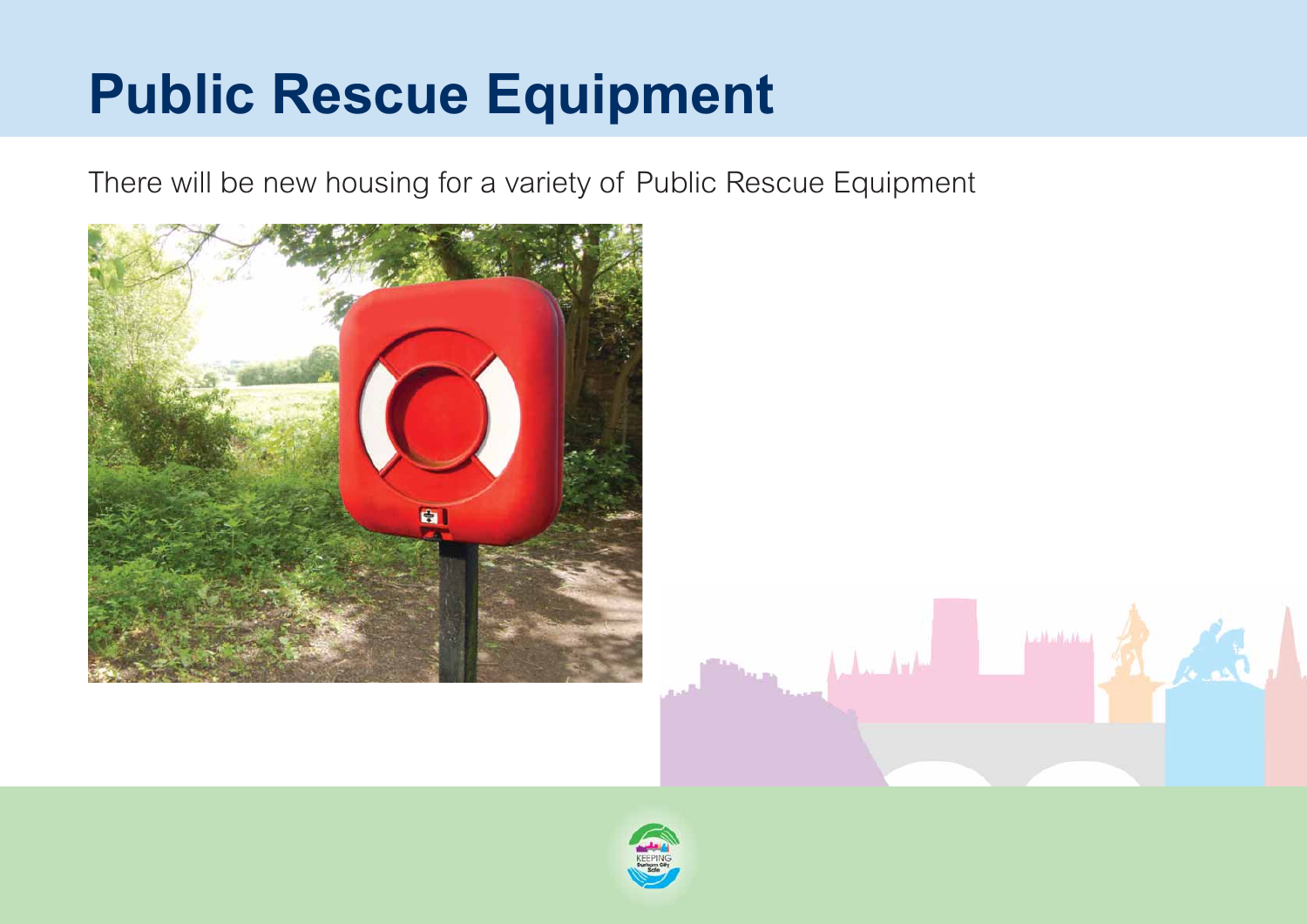The recommended method of riverbank erosion prevention is willow spiling to minimise environmental impact. This will be a live willow flood barrier.

![](_page_12_Picture_2.jpeg)

## **River Erosion Prevention**

**As planted Matured**

![](_page_12_Picture_4.jpeg)

![](_page_12_Picture_5.jpeg)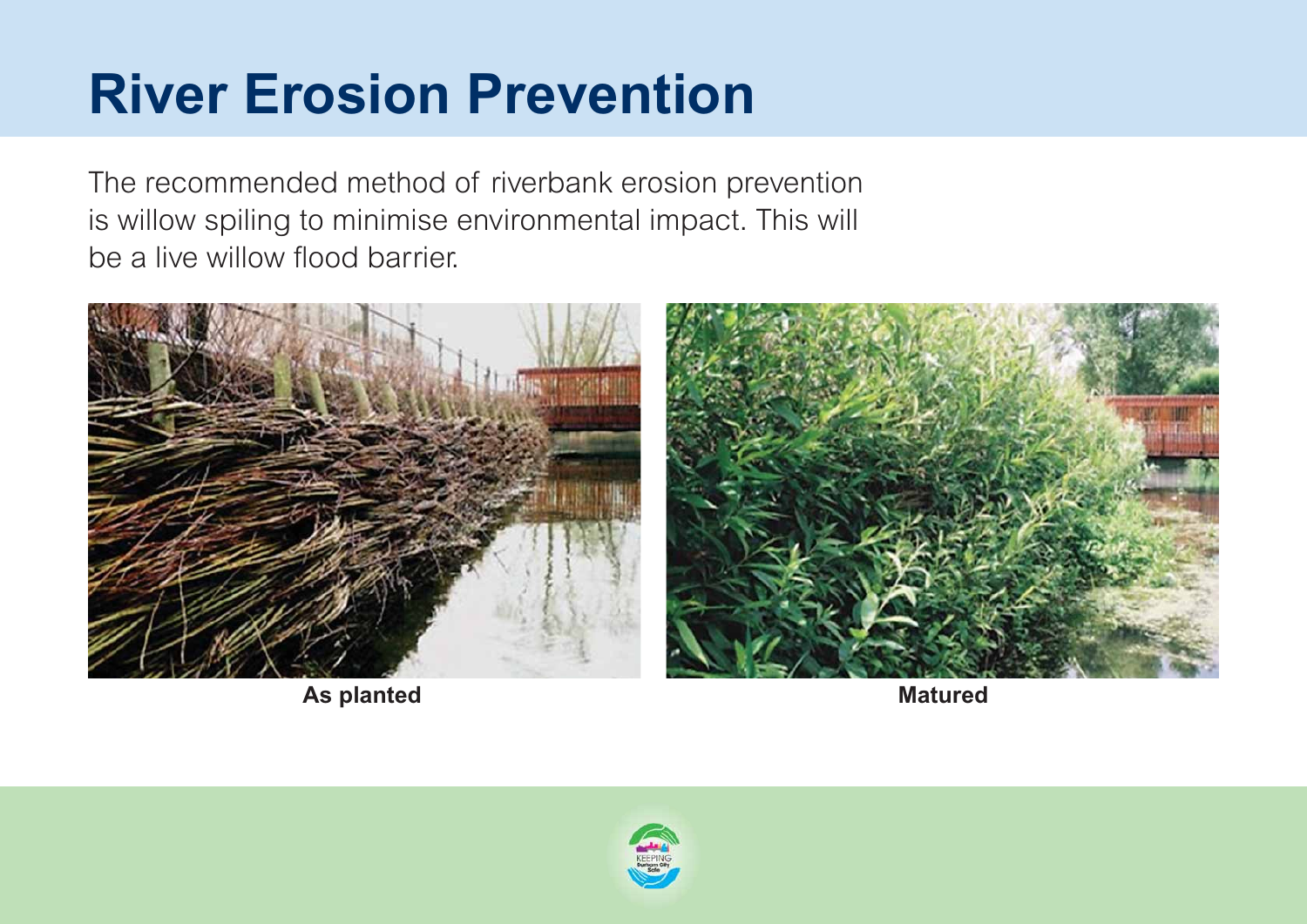### **Timescales**

- You will see construction work taking place along the riverside from 6th July 2015.
- This work will continue throughout the Summer months and into the Autumn
- Willow spiling, which is part of the river erosion prevention works, is seasonal (November 15 - April 16) and is also weather dependent.

![](_page_13_Picture_4.jpeg)

![](_page_13_Picture_8.jpeg)